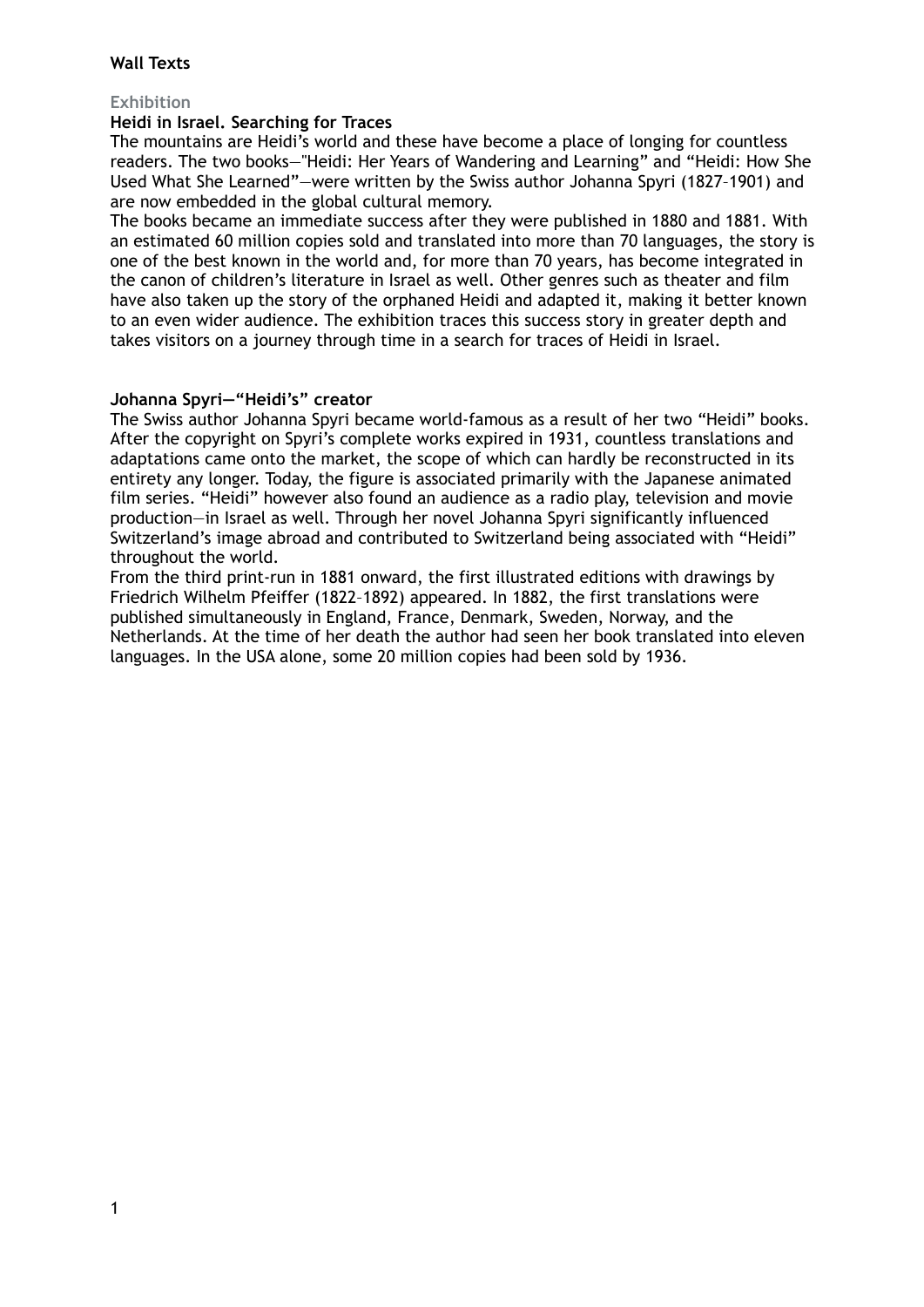#### **Friedrich Wilhelm Pfeiffer**

The painter and illustrator Friedrich Wilhelm Pfeiffer, who was living in Munich at the time, first illustrated Johanna Spyri's books in 1881, capturing key episodes from the story "Heidi" in pictorial form: tending the goats with Peter on the alp, Heidi's shock after the writing materials fell on the floor at Sesemann's in Frankfurt, and her joy at being allowed to return to her grandfather on the alp. The artist showed a fine sense of intuition in his selection of scenes for his illustrations, which have never been left out of any synopsis of Spyri's story ever since.



"Heidi and the goats went skipping and jumping joyfully beside Peter. After a climb of more than three-quarters of an hour they reached the top of the mountain, where "Old Öhi's" hut stood on a projecting rock, exposed to the winds, but where every ray of sun could rest upon it, and a full view could be had of the valley beneath."

Heidi: Her Years of Wandering and Learning, 1880

Heidi is taken by her aunt to "Öhi," Heidi's grandfather who, feeling resented, lives a withdrawn life in the Alps. Heidi not only manages to win her grandfather's heart but also experiences happiness and joy herself for the first time. Every day Heidi accompanies the goatherd Peter to the pastures and playfully becomes familiar with her new *heimat*. Her affinity with nature and her love for the goats become deeply rooted within her.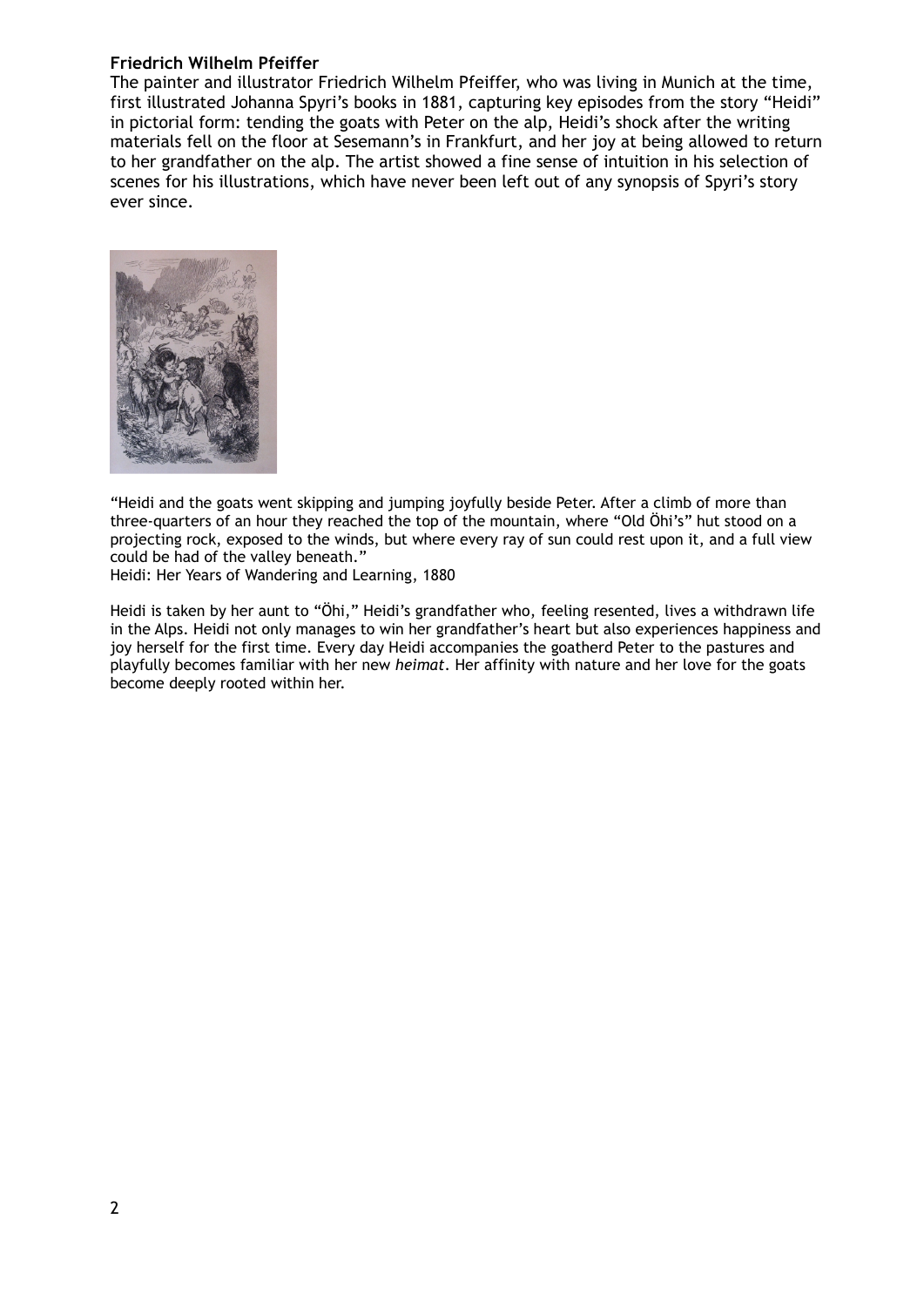

"Heidi would go and sit in a corner of her lonely room and put her hands up to her eyes that she might not see the sun shining on the opposite wall; and then she would remain without moving, battling silently with her terrible homesickness until Clara sent for her again." Heidi: Her Years of Wandering and Learning, 1880

Heidi is sent to Frankfurt to play with Clara Sesemann, who is confined to a wheelchair, and where she is to grow up in a upper-class household and be taught and educated. This takes place under the strict supervision of Frau Rottenmeier who tries in vain to teach Heidi conventions and bourgeois manners. This fails however as Heidi cannot settle in this world and lives in emotional turmoil. An old straw hat which Heidi has brought with her from home becomes her "portable *heimat*." Only when Heidi is almost consumed by homesickness is the decision made to take her back to her grandfather in the mountains.



"And the old man himself said nothing. For the first time for many years his eyes were moist and he had to wipe his hand across them. Then he unloosed Heidi's arms, put her on his knee, and after looking at her for a moment said: 'So you have come back to me, Heidi.'" Heidi: Her Years of Wandering and Learning, 1880

Back in the mountains Heidi blossoms once again. The grandfather is so overcome by the unexpected return of his grand-daughter that this triggers a fundamental change within him. Heidi succeeds in reconciling him inwardly with god and convincing him to seek contact with the villagers once again. In the second part of the story Clara comes to visit in her wheelchair. Thanks to the mountain air, the new impressions she gains and the care provided by the grandfather, Clara miraculously learns to walk again. Clara's recovery marks the beginning of a lifelong friendship between the two girls and the grandfather.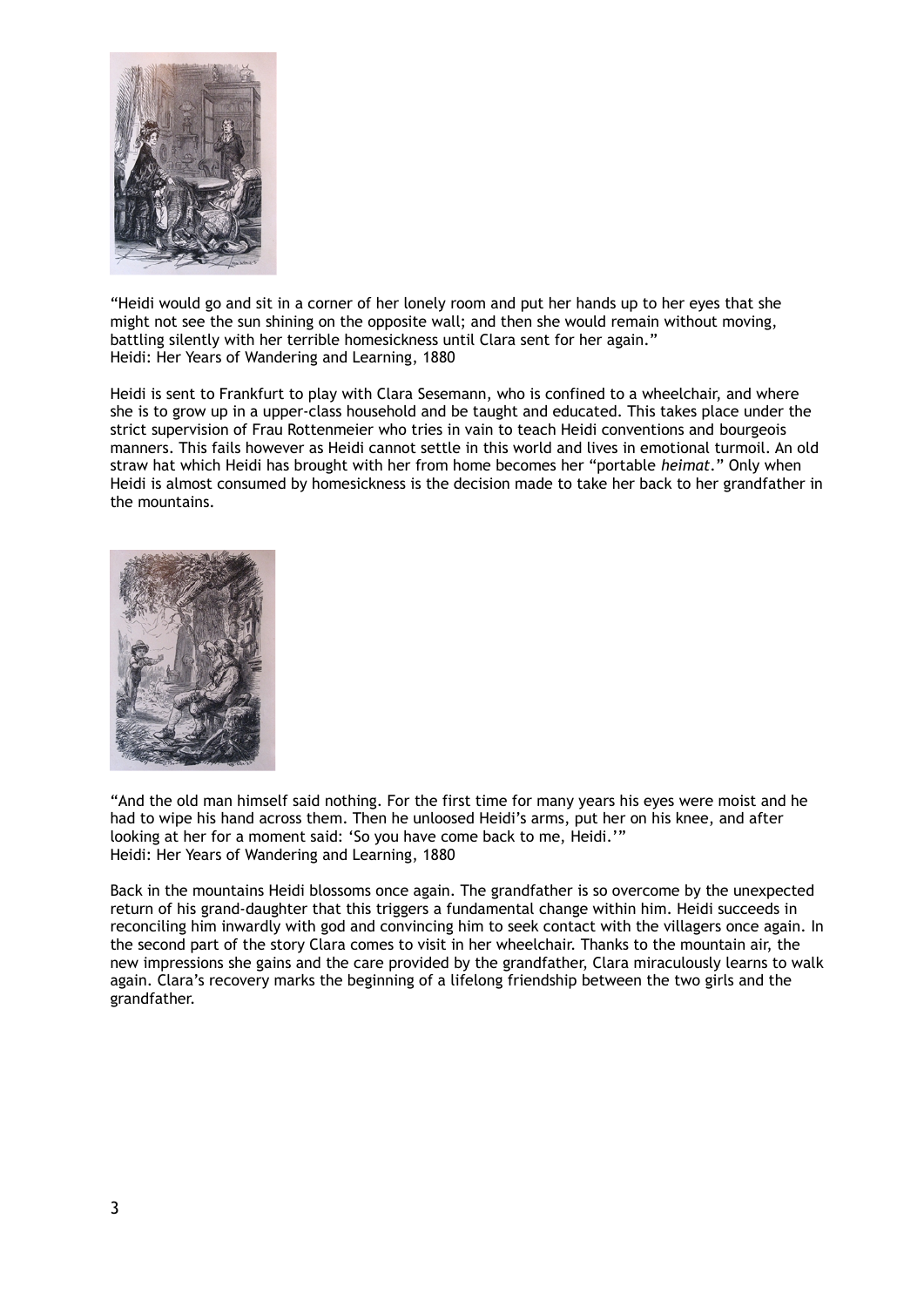#### **Heidi—An Orphan**

Johanna Spyri does not use the word "orphan" herself directly in her "Heidi" books, whereas Heidi is explicitly called a "poor" or "little orphan" in various Hebrew translations. The word for an "orphaned child" regularly appears in reviews as well, regardless of whether these are of new books, films or plays.

In the post-war period, orphans were a sad reality. In 1938 and 1939, for example, thousands of children of Jewish descent were saved from the Nazis through the *kindertransport* rescue effort. Traveling by train or ship, these children were permitted to leave without their parents or relatives. Jewish aid organizations had as many of them as possible taken to the safety of former Palestine where most were accommodated in *kibbuzim* or in youth camps. The majority of these children never saw their parents again and were often the sole survivors of the Shoah in their families.

## **Heidi's Family**

Although Heidi is described as an orphan, she is never alone or lonely. She is able to see the world with open eyes and grows to love others who become her surrogate family. This image of an alternative family constellation is incorporated in the title of the Hebrew translations: "Heidi Bat HeHarim" and "Bat HaAlpim" which means "Heidi, Daughter of the Mountains" and "Daughter of the Alps." The word *bat* [daughter] refers to Heidi's ability to re-define the family.

The openness and curiosity inherent in the character "Heidi" played an important role in young Israeli society in the years immediately after the war. Many orphans whose relatives had been murdered went to Israel and were then often able to experience a new kind of communal life in *kibbutzim*. Hebrew-language children's literature in the first few years after the founding of the State of Israel was designed to give its young readers a forwardoriented and positive attitude to life.

## **On the Alp and in a Kibbutz**

The countryside and agricultural work played an identity-forming role in political Zionism. Communal life in a *kibbutz*, in particular, presented as the more preferable alternative to "life in the city," was idealized. Symbolically it stood for the life in Europe left behind and, therefore, also for "life in the diaspora."

"Heidi" was described as an "ode to the joys of the simple life" by literary critics in Israel. Her life in the countryside was associated with rural life in a *kibbutz* that is often depicted as an ideal in children's literature, a genre that was still young in Israel. However, the descriptions of the countryside and the mountains in Spyri's novel were like memories of a world left behind. Heidi's world stood for something that many emigrants had lost when they fled Europe and with which they could identify.

## **Language and Identity**

Learning modern Hebrew was essential to building a new cultural identity in what was then Palestine and later Israel. Children's and youth literature is particularly important within this context. New poems and stories were written in Hebrew while at the same time many works were translated. A special focus was placed on the translation and adaptation of socalled "classics" of  $19<sup>th</sup>$  and early  $20<sup>th</sup>$ -century literature in order to establish a Europeaninfluenced literary canon.

It was primarily the younger generation which communicated in the "new native language," while the immigrant adult generation in the first decades after the war still mostly spoke the languages of their countries of origin. A book like "Heidi" served as an important aid in this respect to help others learn a new language through familiar material. Heidi's Alps were a well-known cultural region, especially for emigrants from German-speaking Europe. The first Hebrew translation seemed deliberately aimed at this readership: the Newman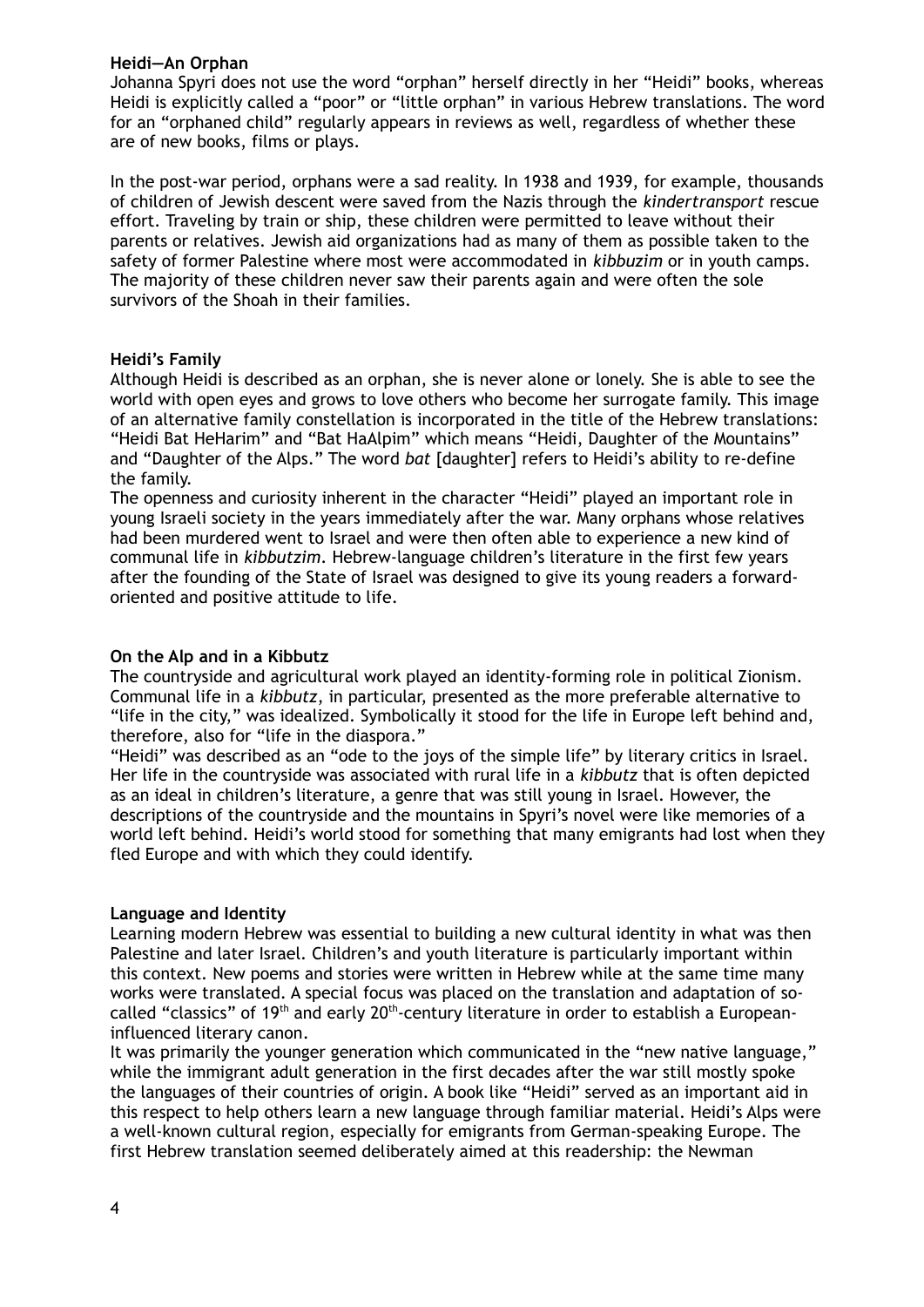publishing house called "Heidi" "Daughter of the Alps" [*Bat HaAlpim*] and not, as in later translations, "Daughter of the Mountains" [*Bat HeHarim*]. **Ambivalences**

"Heidi" was translated from the German into Hebrew in 1946, one year after the Shoah. As such, the tense complexity of a new beginning, that was also marked linguistically, and a backward-looking attachment to German-speaking culture became very apparent. Some names from Spyri's novel were translated, as in the French edition where Peter is called Pierre and the Sesemanns are known as the Gérard family. Only the name of the strict governess Fräulein Rottenmeier was not changed in the Hebrew translation.

Differences also became apparent in stage versions. In a 1956 production, Heidi was not taken to "gray Frankfurt" but to "sunny Venice" instead. In later performances, references were made to a "big city," without any concrete mention of any one place. Over the decades to follow, and the further removed from the Shoah, new translations became closer to the original, picking up new mentality and history-related phenomena and references and capturing the *zeitgeist* in this way.

## **"Heidi's" Film Debut**

Even before the first official Hebrew translation, "Heidi" had found its way into the spotlight in what was then Palestine. In the US film adaptation of 1937 with child star Shirley Temple as Heidi, the character from the novel once again became famous throughout the world. The film ran almost continuously in movie theaters in Palestine between 1938 and 1941 and was enthusiastically received by the public. It was shown in the original English version with subtitles in German and French.

The image of "Heidi" at that time was strongly influenced by the film. Shirley Temple as "Heidi" was not only in the cinemas but could also be heard in the radio version. As there was still no Hebrew translation of the novel in those days, the book was read in other languages or even translated independently.

#### **"Heidi" in Hebrew**

With the emerging enthusiasm for "Heidi" triggered by the Shirley Temple film adaptation, the first Hebrew translation appeared in 1946 under the title "Heidi Bat HaAlpim" [Heidi, Daughter of the Alps], published by Newman in Tel Aviv. This translation was reprinted at least six times and was a great success. Newman not only published Johanna Spyri's children's classic but also the popular sequels by Charles Tritten. In addition, other publishing houses brought out their own, much abridged and colorfully illustrated versions of "Heidi" under the title "Heidi Bat HeHarim" [Heidi, Daughter of the Mountains]. The two Swiss films "Heidi" (1952) and "Heidi and Peter" (1955) were shown in Israeli movie theaters over a long period, while Menachem Golan's "DoReMi" theater first brought the story to the stage in Israel.

## **Curtain Up!**

For the Hanukkah festival in 1963, director and producer Menachem Golan brought a new production of "Heidi Bat HeHarim" [Heidi, Daughter of the Mountains] to the stage of the "Tilon" theater. Six years later, Avraham Luria's "Theater of Oz" brought back the play in a revised version. In the movie theater "Heidi" remained part of the repertoire. "Heidi" was available to listen, watch, and play. The story was pressed on vinyl, broadcast on the radio, and from that time onward could also be seen on television. A board game appeared in the shops and kindergartens created their own nursery rhymes. "Heidi's" presence can also be traced on the book market: new editions of the first translation from 1946, the only "official" translation of the book into Hebrew up until that time, appeared again and again until the late 1960s. In 1975, a new, linguistically more modern translation appeared on the book market in Israel.